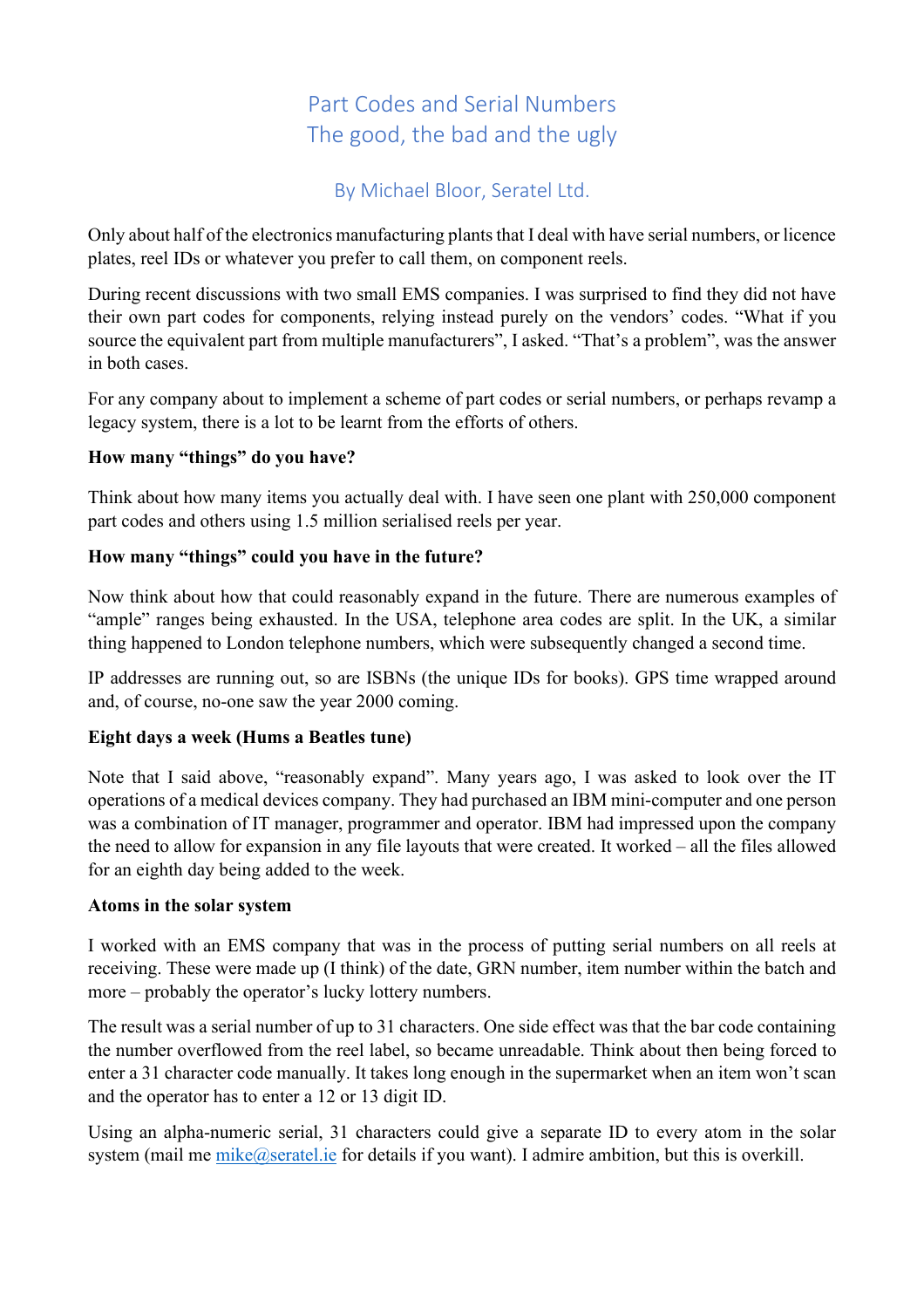### **Will it go in a database?**

Of course, it will. Everything is going to go into a database. It's the backbone of any ERP or warehouse management system.

Design of part codes and serial numbers can have a significant effect on database design, and consequently the speed and efficiency of operation. Part codes will appear not just in a parts master table, but in BOMs, purchase orders, inventory transactions and much more.

#### **Just a number**

Databases love numbers. A 32-bit integer is compact, easily sorted, compared and indexed. It can provide over 2 billion possibilities (4 billion if we work with unsigned integers). These numbers make ideal keys for records in a database, but numbers as long as 10 digits aren't that easy for humans to use without error. They may be best left to the parts of the system that humans don't interact with.

## **Making it human friendly**

If you do decide to mix numbers and humans, then format the numbers to make them easier to use.

For many people, 23-0955-61 is easier to remember or transcribe than 23095561. Internally, software and databases can work with the pure number. When it is displayed to a human, add the separators. When a human enters the code, software can remove any separators included.

#### **Keeping it compact**

If we want a marriage of compact and human-friendly, there are some alternatives.

Let's say we use a code of two upper-case, alphabetic characters followed by two digits. For example: HY63. This gives us a range of 67,600 things and a code which a human can easily remember, type or quote on the telephone.

We know that the first two characters are always alphabetic and the next two numeric, so if someone mistakes letter O for digit 0, or digit 1 for letter I, software into which the code is entered can be written to correct this automatically.

If we now add an extra alphabetic character on to the end and make it a "check" character, we can catch most other transcription errors. Say the scheme we use generates a check character of X for the above code. We require the operator to enter HY63X. This is still simple to remember, but if any character is mis-entered, 25 times out of 26 this will be flagged immediately.

## **Expanding that a bit, or a lot**

If a range of 67,600 is not enough, and it probably won't be for serial numbers, consider the scheme we have implemented in our reel serialisation software. This uses digits 0 to 9 and upper-case letters A to Z, excepting O and I. Omitting these two characters means there is never a confusion between the digit 0 and letter O, or between 1 and I.

This scheme gives extremely compact serial numbers covering as large a range as required. 4 characters gives 1.3 million possibilities. 6 characters gives 1.5 billion.

Again, we can create software to force alphabetic characters to upper case, and automatically translate O and I to 0 and 1 to coerce operator input into a valid form.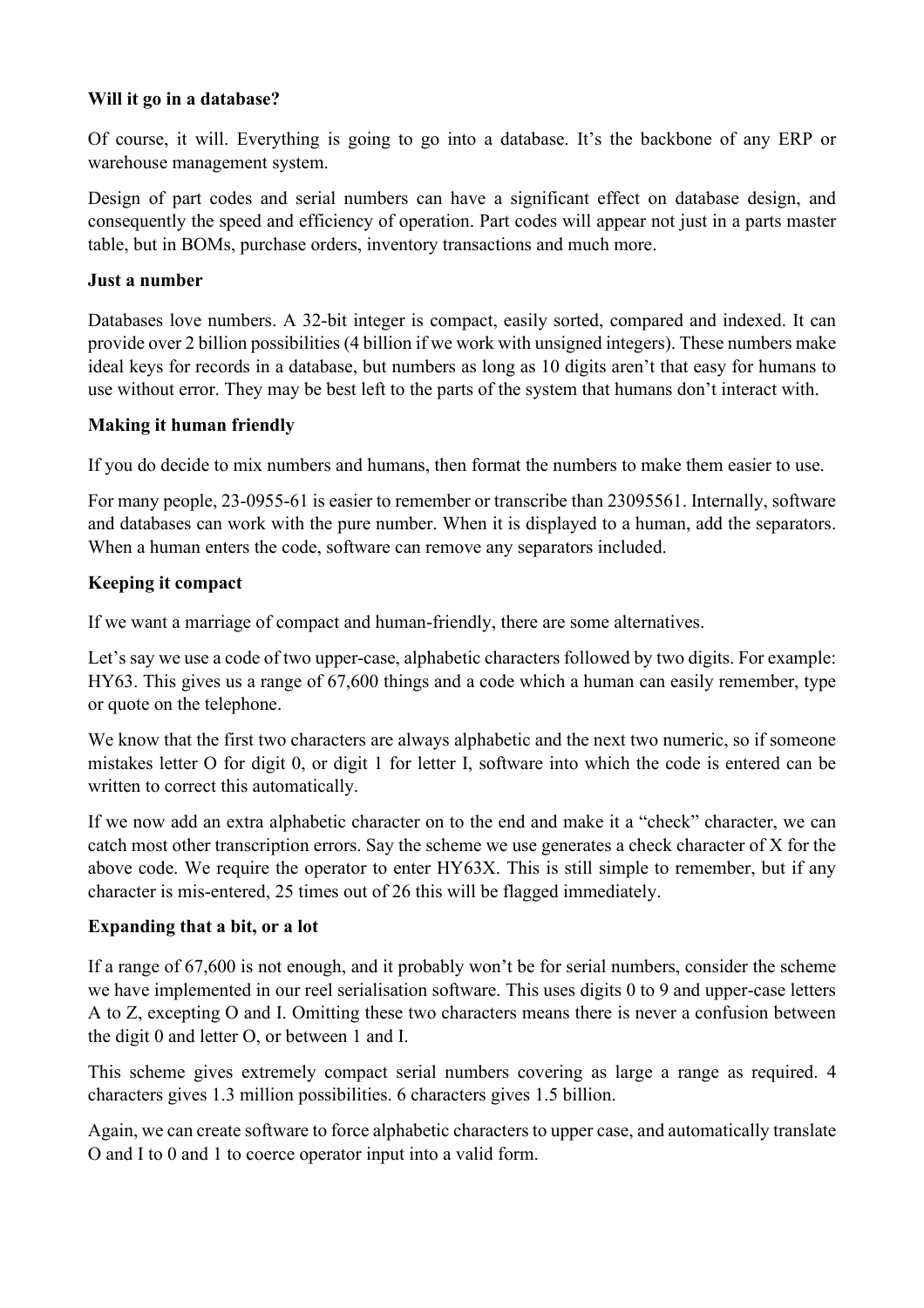Another company using a similar scheme is the alamy.com stock photography agency. They allocate each picture an image number. They have over 200 million images and a recently uploaded image of mine was given the ID 2BKTA2P - better than a 9 digit number, but still not as compact as the scheme described above.

# **Keeping it unique**

Perhaps a serial number being unique within your plant is not enough. You may want it to be unique within your corporation or maybe world-wide.

For products produced for sale and distributed outside your organisation, you may be looking at an International Article Number (also known as a European Article Number or EAN) for product codes.

If you want to use a common format of serial numbers within your organisation, without overlap between different manufacturing sites, the scheme described in the previous section will work for you. If the corporation as a whole could never make more than 2 billion things, tell plant A to start their number at the equivalent of, say, 50 million. Plant B starts at 100 million and so on.

Alternatively, assign each plant a suffix using the same 34 character coding scheme. If you use a 2 character suffix, then 1,156 plants can each have their own range of serial numbers. It must be a suffix, not a prefix, to avoid two plants generating the same string. Any plant can then produce 1.5 billion items without the complete serial number being longer than 8 characters.

# **Does it mean something?**

If there is information in a code that means something on its own, then make use of it.

I have a personal account with the same bank that holds our company account. To login to either account I have to use a 10 digit ID. That's much too long. They do not need a range of over 1 billion users. Not only that, but all IDs seem to start with the same four digits.

I sometimes mistakenly try to log in to the company account using their consumer portal, or viceversa. I get a message such as, "You have attempted to login to Business using a Personal number". If the number tells them that, why don't they just take me to the correct web page and enter the number into that page for me?

They are not receptive to criticism of their web site, so there is no point in suggesting this. Otherwise I might let them know that I accidentally found a way around their two factor authentication.

# **Will it be worked out?**

In some cases, it makes sense to have a "calculated" part code. As an example, imagine a manufacturer of boiler suits or coveralls. They produce a number of styles, each with a three digit code. Each style is made in standard or tall fittings. They come in a small range of colours as well as a range of sizes.

If I want a standard fit, navy blue, size 112 boiler suit in style 505, then I can order item S505N112. Such a scheme is easy to understand and works well for both the manufacturer and their regular, trade customers.

Sales staff can be provided with a screen showing stock levels for all combinations of style 505 in a colour/size grid format. This can be supported by using separate fields in a database for fitting, style, colour and size, with the four fields together forming the record's primary key and part code.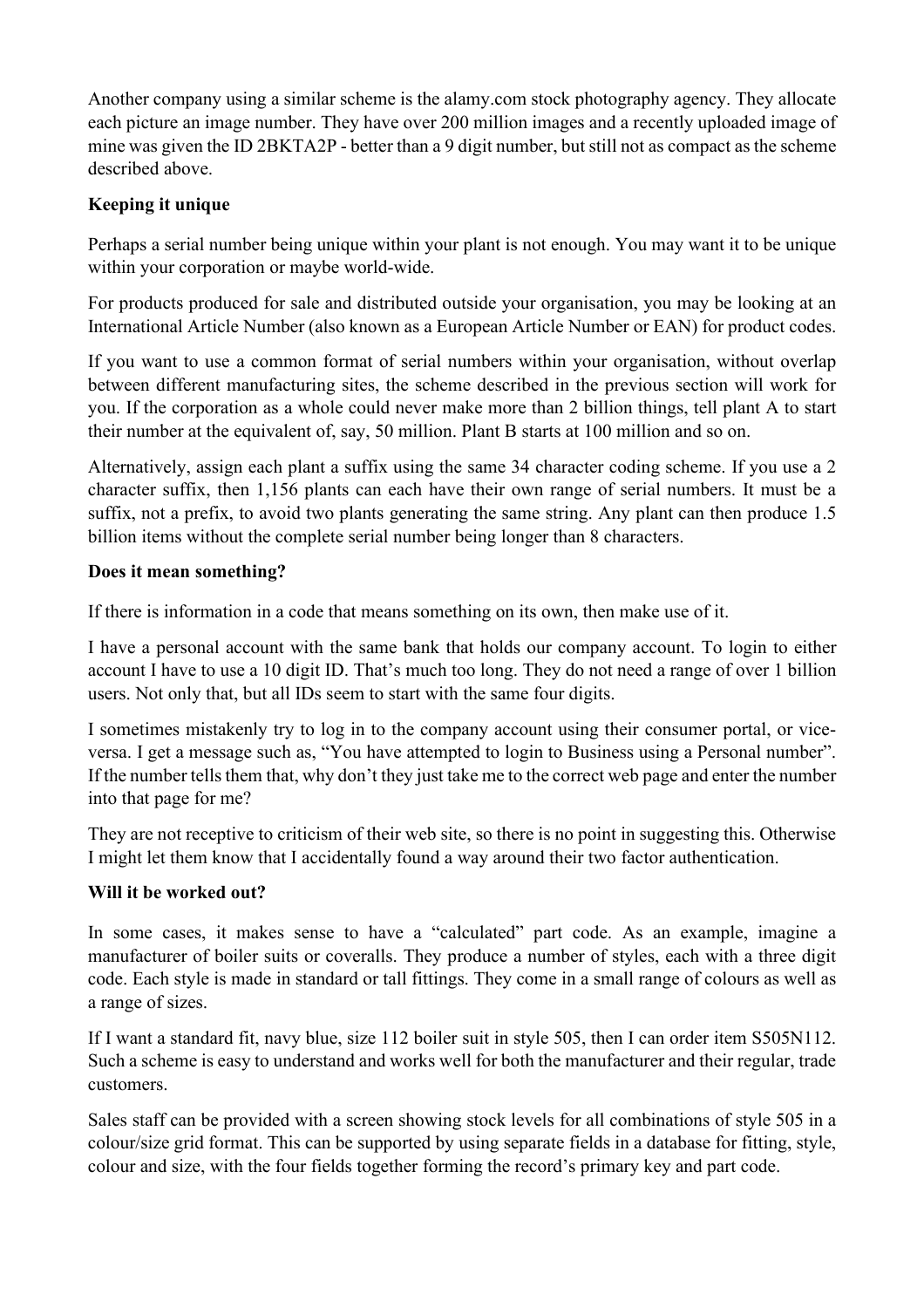#### **Leaving room for manoeuvre**

Room for expansion can be limited by schemes such as this. It allows for 26 different colours. What happens if you need more? This might happen if the company expanded its range of clothing types.

The solution is to use an "escape character". Rather than have a colour in use with code Z, Z is designated as the escape character. If the system sees a Z, it expects it to be followed by a second character. The scheme now supports 50 colour codes: A to Y and ZA to ZY. Note that ZZ is not used as a colour code. Rather Z continues as an escape code, so that ZZA to ZZY are available for future use if needed.

## **Should the customer understand it?**

Codes such as the one just described can be explained to customers, perhaps as part of a catalogue. Where a large range of variations are available for a single product line, this can simplify ordering.

I purchased a selection of weather-sealed electrical connectors for use on my boat. For each connector, there was a choice of plug or socket and the number of pins. I could also choose a free plug or socket or any of several variations of bulkhead or panel mounting. A logically constructed part code for every variant, explained in the manufacturer's catalogue, made it simple to order the correct items from many on offer.

## **If not, then -**

Don't put information into a part code or serial number that can be looked up using that part code or serial number. Don't make a part code over long by including information describing the part. Let the code simply be a key that leads you to the rest of the information.

## **Who owns this code?**

Within the EMS industry, I often see codes with a prefix or suffix denoting the customer that the component is used for. This can take the form XYZ-98-9876-47 or 27-0002-33-888, where XYZ and 888 are customer codes. If some customers consign material, that may suggest using such a scheme.

Wherever multiple codes can exist for the same component, there should be some way of recognising and managing equivalences. As some components will be sourced from multiple manufacturers, each with their own, differing part codes, this means that we need a many to many code translation mechanism. This should be computer based, presenting an operator with a list of only the valid options. Systems with manual steps will inevitably result in mislabelling of material and consequent rework.

You may also want a method of subsequently moving components from one part code to an equivalent. Will you abandon a build if it seems at first sight that you have a component shortage, but the required part is actually in house under another part code?

# **Will it go in a bar code?**

Your part codes, and probably your serial numbers, will need to be printed as bar codes. The choice of symbology used will have to suit the characters used in the codes.

Many companies use Code 39 bar codes. They are often suggested as the "default" symbology but may well not be the best choice. The characters that Code 39 can encode are limited – Upper case A to Z, 0 to 9 and seven special characters. Code 128 can encode all 128 ASCII characters and is much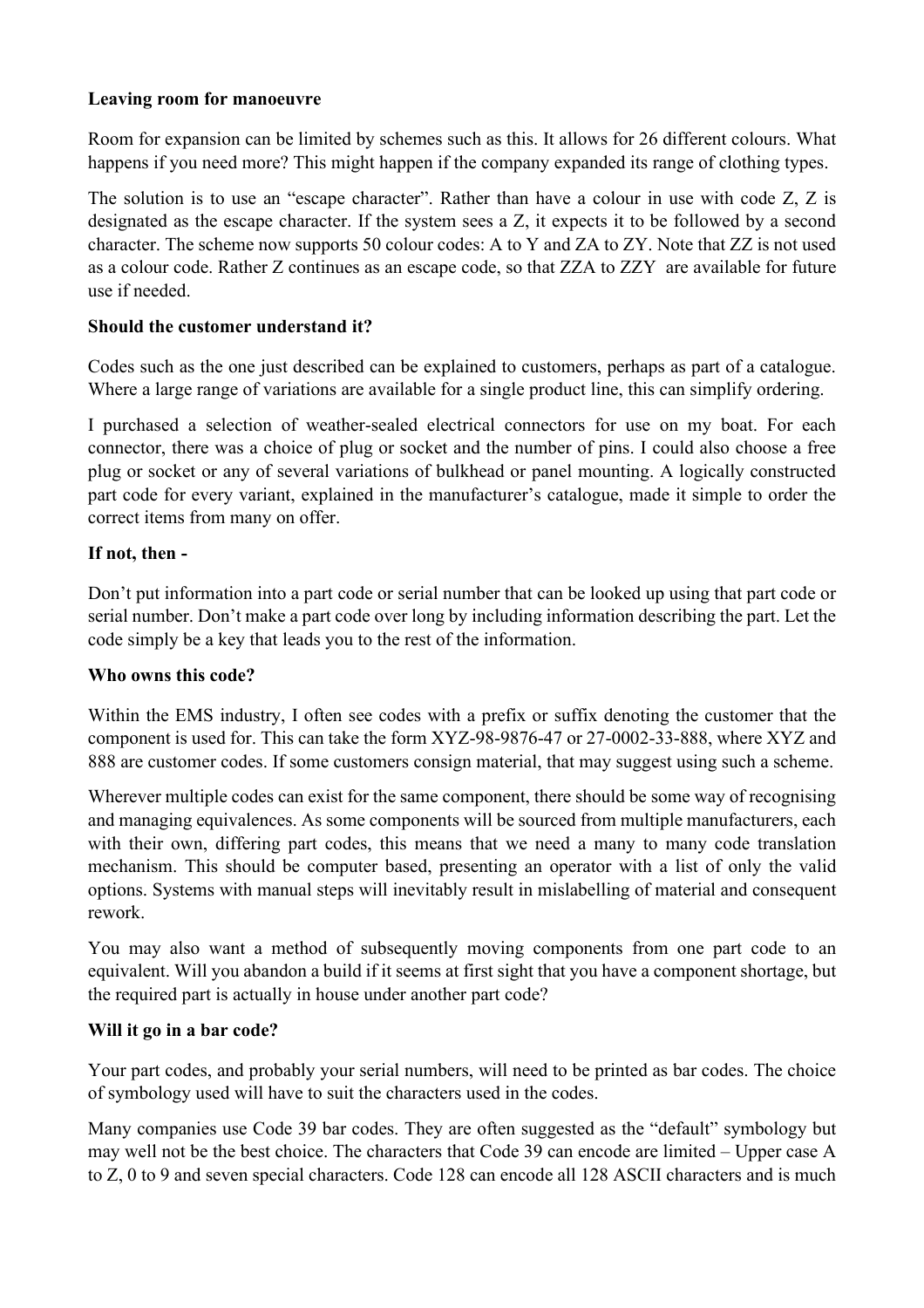more compact, so easier to fit on labels. Data Matrix 2D bar codes are even more compact and add a level of redundancy, allowing damaged bar codes to be read successfully.

Don't be tempted to use Extended Code 39. It can encode all 128 characters but takes up even more space and will produce an incorrect input from any scanner not programmed to expect it.

Using prefixes in bar coded data –the letter P before any part code is a common example – can help software verify that the correct bar code is being scanned. This can be important where a label contains multiple bar codes.

## **Suppliers' codes**

Don't trust other people's bar codes without checking them. I have seen numerous examples of labels where the data in a bar code has not matched the human readable version above or below the code.

# **Standards and composite codes**

Don't you love standards? There are so many to choose from. Two that you should consider are the ECIA and ISO15434 formats for (usually) 2D bar codes containing multiple fields. They provide the ability to scan a single bar code and read several fields - say part code, date code and serial number, in one operation.

Within the composite code separators delineate individual fields and each field starts with an ID (again perhaps P for part code) which shows its purpose.

In practice, we have found two problems with these bar codes. Firstly, different companies will use different IDs for the same field. Whereas many may use P for part code, we have seen one using 17P. Our solution to this has been to use a database table to translate all IDs to a common one used internally. This has the advantage that multiple variants, from different suppliers, can be handled automatically.

The second problem is with badly constructed codes. We have seen codes using incorrect or misplaced separators. Intelligent decoding software can cope with this.

Where software reads multiple fields at once through a composite bar code, it may be important to control the order in which the fields are processed, which may be different to the order in which they come in the bar code. For example, the software may need the part code first, to load relevant information from a database before other data can be sensibly handled.

## **Just need one field out of several?**

A composite bar code can always be queried for just one of the fields it contains. For example, we created a web application including pages that allow the operator always to scan the same bar code, but with each page extracting only the specific information that it needs.

# **Will things change?**

It is wise to maintain both forward and backwards compatibility with these composite codes. That way, if new software reads an old bar code, it can either supply a sensible default or ask the operator for any data it is missing. Conversely, if a newer format of bar code adds extra data, that can simply be ignored by older software.

Expect to have to deal with multiple standards. For example, International Standard Book Numbers were originally 9 digits in length, but from 2005 migrated to a 13 digit system compatible with EAN. Any software for cataloguing books based on the ISBN needs to accept either format.